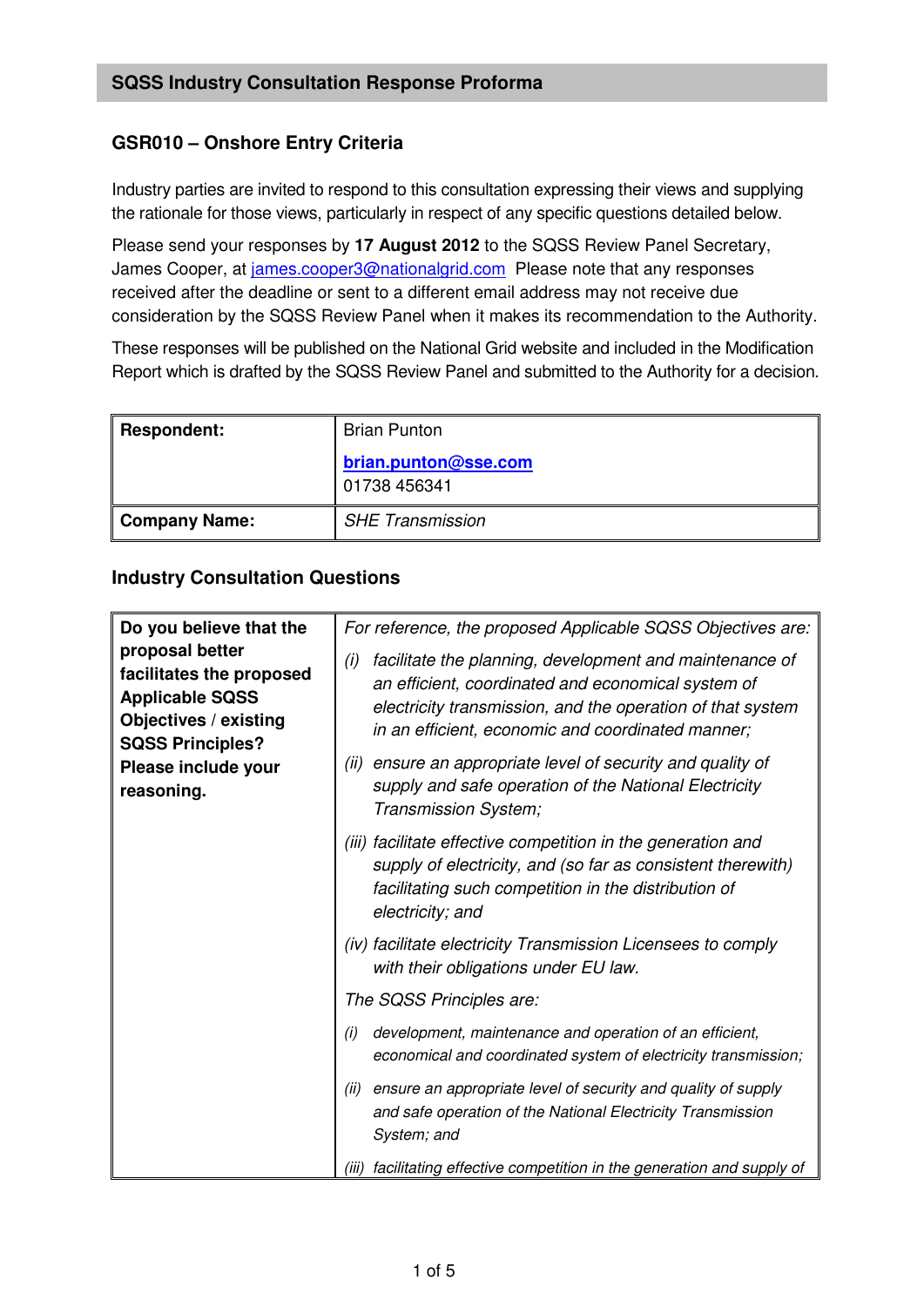| electricity |
|-------------|
|             |
|             |
|             |
|             |
|             |
|             |
|             |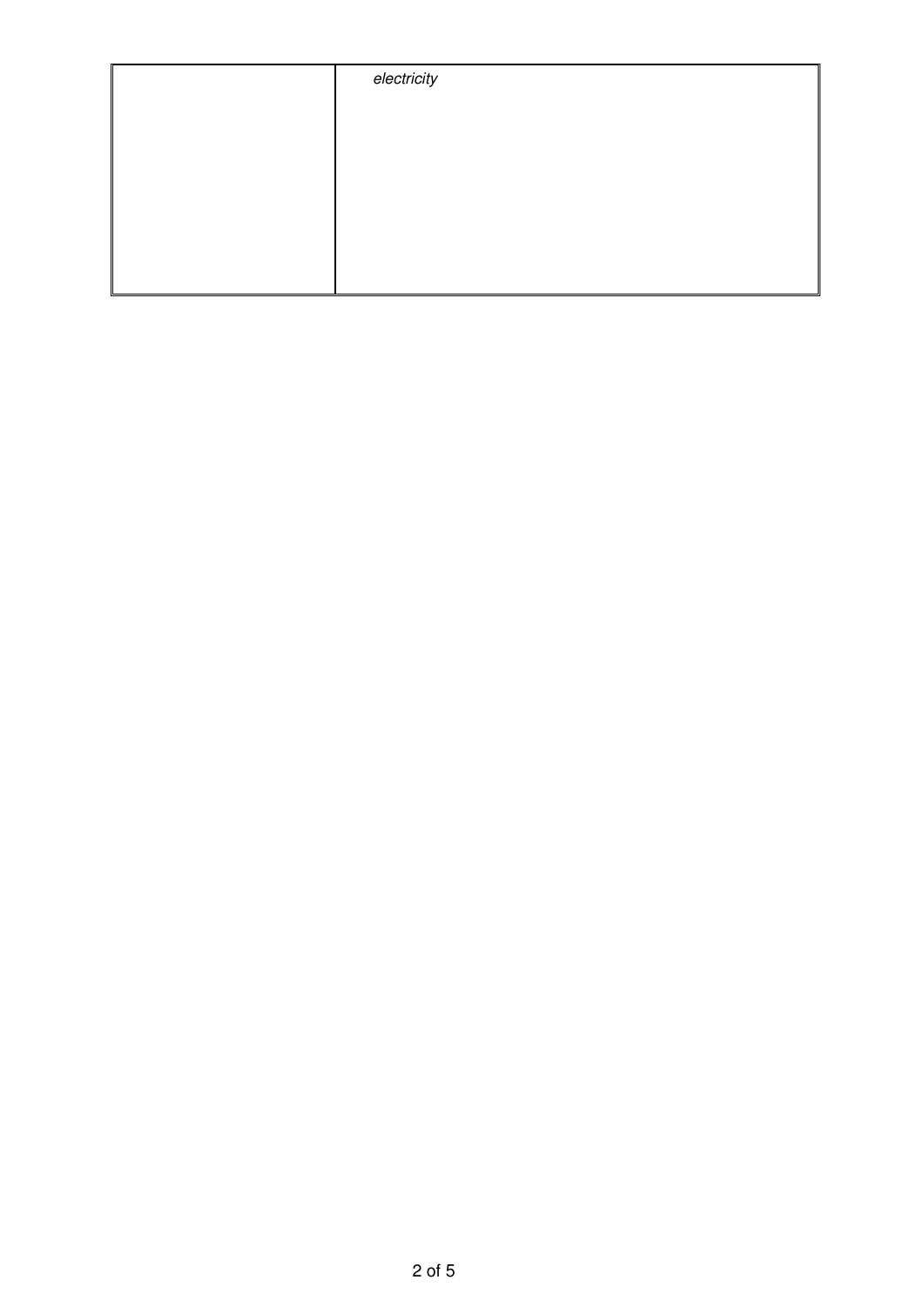| Do you support the<br>proposed<br>implementation                                                  | 1) SHETL are of the opinion that some form of economic<br>assessment should be taken into account when determining<br>generation connection arrangements. This is particularly                                                                                                                                                                                                                                                                                                                                                                                                                                                                                                                                                                                                                                                                                                                      |
|---------------------------------------------------------------------------------------------------|-----------------------------------------------------------------------------------------------------------------------------------------------------------------------------------------------------------------------------------------------------------------------------------------------------------------------------------------------------------------------------------------------------------------------------------------------------------------------------------------------------------------------------------------------------------------------------------------------------------------------------------------------------------------------------------------------------------------------------------------------------------------------------------------------------------------------------------------------------------------------------------------------------|
| approach? If not, please<br>state why and provide an<br>alternative suggestion<br>where possible. | important in SHETL's area where there are significant<br>volumes of renewable generation connected in remote<br>locations to to radial 132kV networks. This is primarily the<br>reason behind SHETL's SQSS modification request which<br>started the original Work Group 2 investigations.                                                                                                                                                                                                                                                                                                                                                                                                                                                                                                                                                                                                          |
|                                                                                                   | 2) SHETL therefore support the methodology being proposed<br>within the report presented by the Transmission Entry<br>Working Group. In particular, SHETL agrees with the<br>introduction of a set of transparent deterministic rules which<br>are underpinned by cost benefit analysis, as a basis to<br>determine the connection arrangement for different types and<br>sizes of generation.                                                                                                                                                                                                                                                                                                                                                                                                                                                                                                      |
|                                                                                                   | 3) SHETL believes these proposals fit with the SQSS<br>objectives/principals.                                                                                                                                                                                                                                                                                                                                                                                                                                                                                                                                                                                                                                                                                                                                                                                                                       |
|                                                                                                   | 4) SHETL agrees that the proposals generally reflect the sort<br>of connection arrangements presently being offered to<br>renewable developers under the current rules and customer<br>choice options. However, the proposals give developers more<br>clarity on the type of connection that is appropriate for their<br>generation scheme, while protecting their rights to vary.                                                                                                                                                                                                                                                                                                                                                                                                                                                                                                                  |
|                                                                                                   | 5) One aspect of the proposals which SHETL would ask to<br>Working Group to give further consideration to is the situation<br>where multiple embedded generators are connected to a Grid<br>Supply Point (GSP) or a group of GSPs . In this case the<br>Section 2 criteria may indicate a non-firm arrangement with<br>two transmission circuits of 50% capacity (say connection<br>method 4). This implies that for the loss of one transmission<br>circuit there is a post fault action required to secure the<br>remaining circuit. SHETL's query is related to the costs<br>associated with this post fault action (ie who pays and is it<br>economic relative to the benefit achieved) and whether it is<br>practicable to send the necessary signals to the multiple and<br>sometimes remote embedded generators to initially trip and<br>then to communicate when they can safely reconnect. |
|                                                                                                   | While there should be no discrimination between the size of<br>generation involved and whether it is transmission or<br>distribution connected, it should be recognised that there are<br>technical and cost implications to be considered under the<br>scenario presented. Consequently, would the cost and<br>technical issues associated with implementing a post fault<br>generation management system for the scenario presented<br>change the proposed connection arrangement for a GSP or<br>group of GSPs from method 4 (non-firm) to method 5 (firm)?                                                                                                                                                                                                                                                                                                                                      |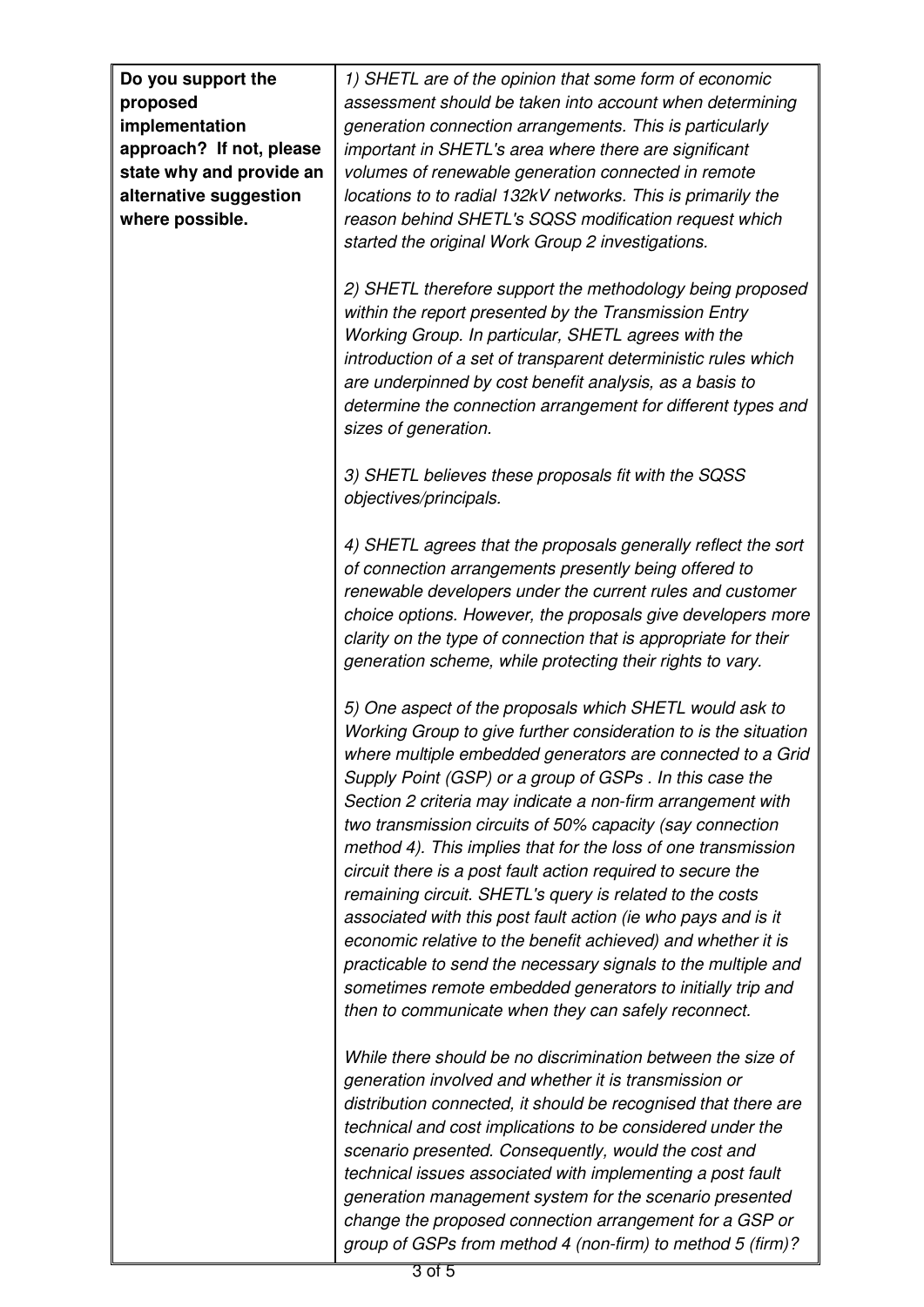| <b>Minimum System</b><br><b>Connections for</b><br><b>Generation Connections</b><br>- do you agree that the<br>proposed modification<br>meets the principles<br>and/or objectives of the<br>SQSS?                                                                                                                                                                                                                                |  |
|----------------------------------------------------------------------------------------------------------------------------------------------------------------------------------------------------------------------------------------------------------------------------------------------------------------------------------------------------------------------------------------------------------------------------------|--|
| <b>Minimum System</b><br><b>Connections for</b><br><b>Generation Connections</b><br>- do you have any<br>comments on possible<br>commercial implications<br>that you would wish the<br><b>CUSC Panel to take into</b><br>consideration? Which<br><b>CUSC option would be</b><br>preferable - redefine<br>when compensation<br>should be paid (but with<br>potentially higher<br>TNUoS) or maintain the<br>existing arrangements? |  |
| <b>System Resilience for</b><br>generation at single<br>circuit risk - do you<br>agree that the proposals<br>are appropriate and<br>satisfy the principles<br>and/or objectives of the<br>SQSS?                                                                                                                                                                                                                                  |  |
| <b>Revision of Selected</b><br>Definitions - do you<br>agree that the proposed<br>modification provide<br>clarity and better meets<br>the principles and/or<br>objectives of the SQSS?                                                                                                                                                                                                                                           |  |